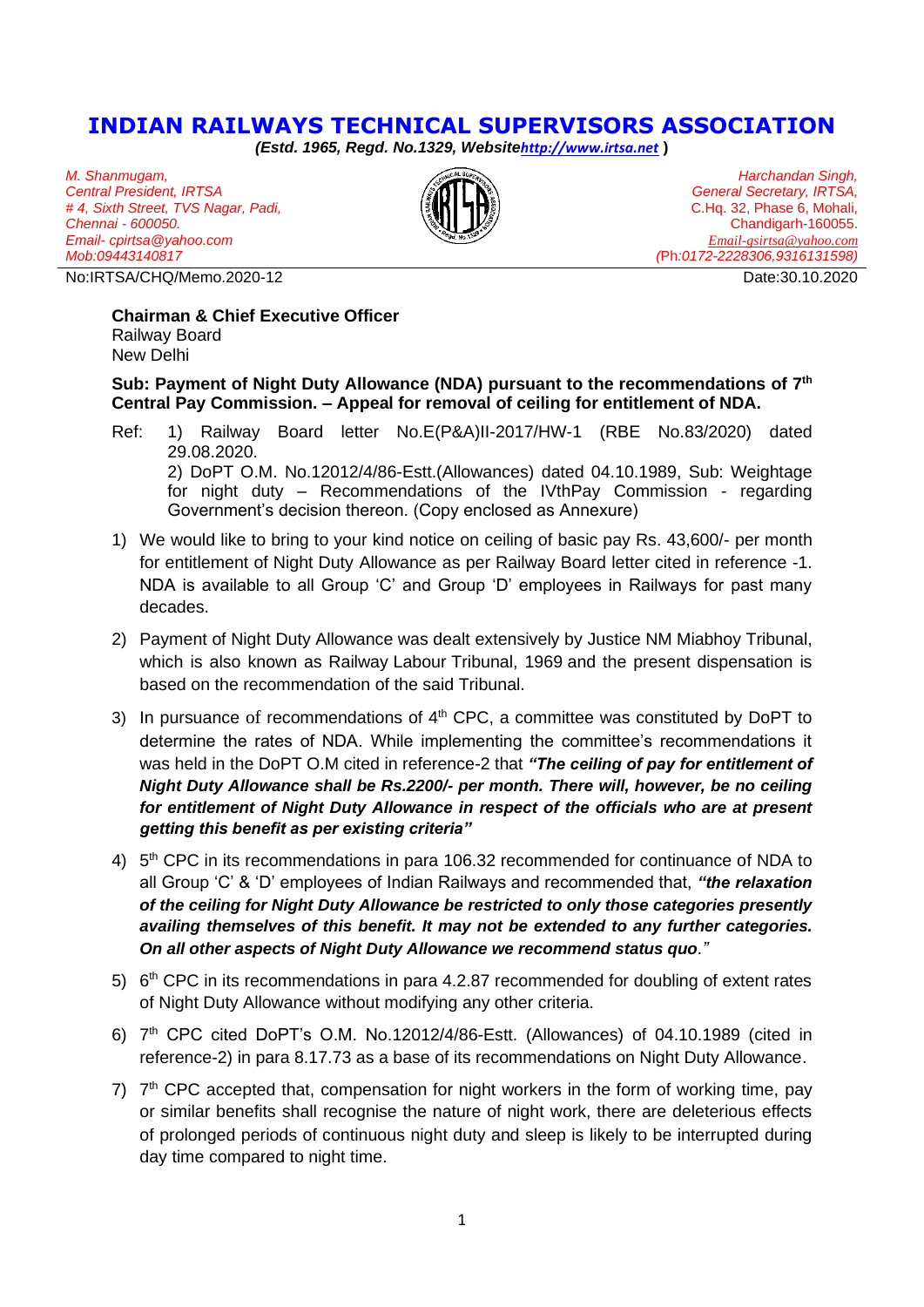- 8)  $\frac{7\text{th}}{10}$  CPC in para 8.17.76 discussed about the rate of NDA paid to all Railway Employees at each level of Grade Pay based on the average of Minimum and Maximum of the entire Pay Band and recommended that with the computerization of pay rolls, the amount of Night Duty Allowance can be easily calculated for each employee on actual basic pay drawn by them.
- 9)  $7<sup>th</sup>$  CPC in para 8.17.77 recommended the following:
	- This amount of NDA should, however, be worked out separately for each employee. With the computerization of pay rolls, working out the amount of NDA automatically for each employee every month will not entail any difficulty. The existing formulation for giving same rate of NDA for all employees with a particular GP should be abolished.
	- This formulation will extend to all employees across all ministries/departments who were already in receipt of Night Duty Allowance.
- 10) 4<sup>th</sup>, 5<sup>th</sup>& 6<sup>th</sup> CPCs recommended rates of Night Duty Allowance for all Group 'C' & 'D' Railway employees without any ceiling and extended it to all the employees already in receipt of it.
- 11)  $7<sup>th</sup>$  CPC recommended NDA based on actual basic pay, and extended it to all employees already in receipt of NDA.
- 12) Hence, fixing any ceiling of basic pay for entitlement of NDA is in violation of CPCs Recommendation.
- 13) All those working in Pay Level 7 are deprived. Even seniors in the Pay Level 5 and 6, whose basic pay have crossed the ceiling limit of Rs. 43,600 are deprived with respect to the juniors. There will be general aversion among seniors to work in night shift. This will ultimately affect the quality.
- 14) **It is therefore requested that, all the non-gazetted staff who are booked to perform night duty for round the clock train operation, irrespective of category, cadre, department, should be allowed to claim Night Duty Allowance without any upper pay ceiling, and orders of recovery should also be withdrawn forthwith.**

**Thanking You**

**Yours faithfully,**

**(Harchandan Singh), General Secretary, IRTSA**

**Copy for Kind information & n.a Director General (HR), Railway Board, Rail Bhavan, New Delhi**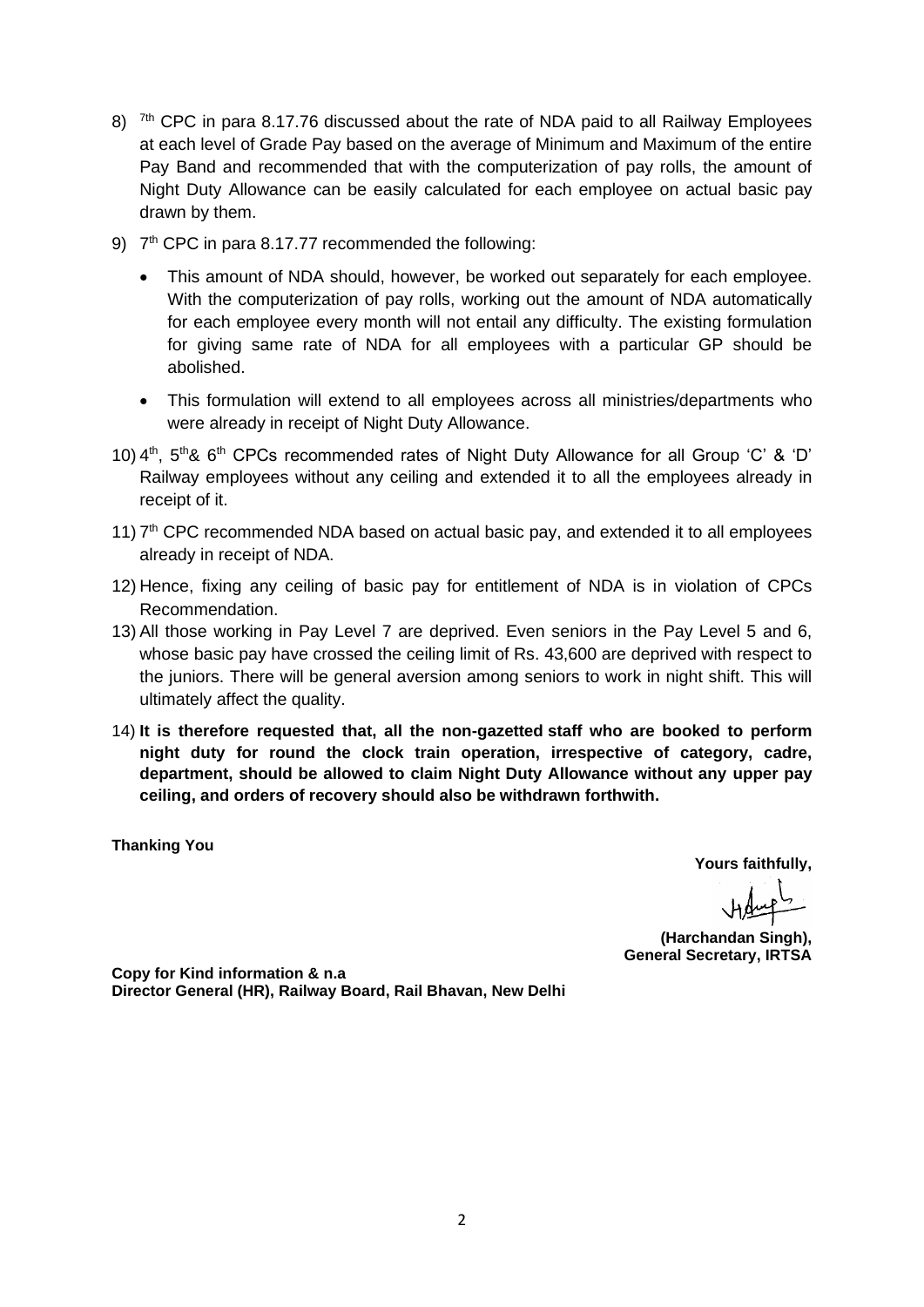### **Annexure**

## No.12012/4/86-Estt.(Allowances) Government of India Ministry of Personnel, P.G. & Pensions (Department of Personnel & Training)

New Delhi, the 4<sup>th</sup> Oct. 1989.

### OFFICE MEMORANDUM

### **Subject:- Weightage for night duty – Recommendations of the IVth Pay Commission regarding Government's decision thereon**.

The undersigned is directed to say that in Paragraph 26.13 of its report, the IVth Pay Commission has recommended, as below, on the above subject:

"Government employees eligible for grant of various allowances are given 'Night Duty Allowance' or weightage for hours of work performed during night. It has not been possible for Govt. to introduce a uniform system of weightage for 'Night Duty' because the requirements of each organization are different. Suggestions have been received for prescribing uniform standard for 'Night Weightage' and 'night duty' hours. Government may consider the advisability of having the entire matter examined as it has various aspects and implications. In the meantime Govt. may refix the rates of night duty allowance".

2. In pursuance of the above recommendation, a Committee was constituted in the Deptt. of Personnel & Training associating representatives of the major employing Ministries/Departments, where the staff is required to perform night duty. After careful consideration of the Committee's recommendations, the President is pleased to decide as follows:-

(i) Wherever the working hours have been arrived at after taking into account the night weightage factor, no further compensation may be admissible.

(ii) Night Duty may be defined as duty performed between 22.00 hours and 6.00 hours.

(iii) A uniform weightage of 10 minutes may be given for every hour of night duty performed.

(iv) The ceiling of pay for entitlement of Night Duty Allowance shall be Rs.2200/- per month. There will, however, be no ceiling for entitlement of Night Duty Allowance in respect of the officials who are at present getting this benefit as per existing criteria.

| (a) For continuous Night<br>and intensive duty  | Rates calculated on the basis of current rates of pay including DA<br>& CCA divided by the number of working hours in a month. For<br>administrative convenience, the pay scales may be fitted into<br>convenient slabs at the option of the Department. |
|-------------------------------------------------|----------------------------------------------------------------------------------------------------------------------------------------------------------------------------------------------------------------------------------------------------------|
| (b) For intermittent and<br>excluded Class III. | $2/3^{rd}$ of the rate worked out under (a) above                                                                                                                                                                                                        |

(v) Duty Allowance shall be computed as per the following formula:

(vi) Where in revising the pay scales of any category an improvement over replacement scale has been granted after taking into account night duty or where the night duty factor has